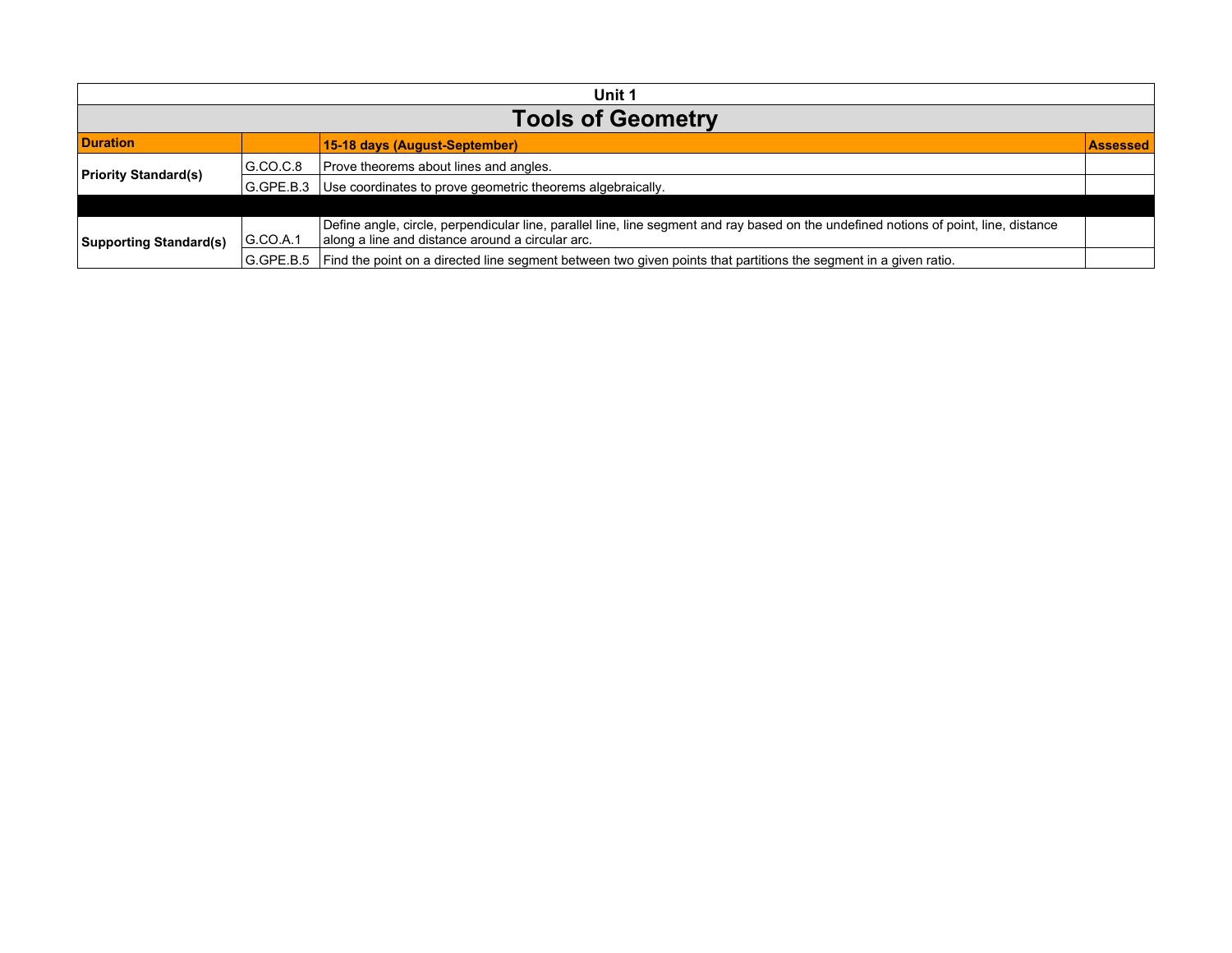| Unit 2                        |           |                                                                                                           |                 |  |
|-------------------------------|-----------|-----------------------------------------------------------------------------------------------------------|-----------------|--|
| <b>Angle Relationships</b>    |           |                                                                                                           |                 |  |
| <b>Duration</b>               |           | 15-20 days (September-October)                                                                            | <b>Assessed</b> |  |
| <b>Priority Standard(s)</b>   | G.GPE.B.3 | Use coordinates to prove geometric theorems algebraically.                                                |                 |  |
|                               |           | G.GPE.B.4   Prove the slope criteria for parallel and perpendicular lines and use them to solve problems. |                 |  |
|                               |           |                                                                                                           |                 |  |
| <b>Supporting Standard(s)</b> | GCO.C.8   | Prove theorems about lines and angles.                                                                    |                 |  |
|                               | G.MG.A.3  | Apply geometric methods to solve design mathematical modeling problems.                                   |                 |  |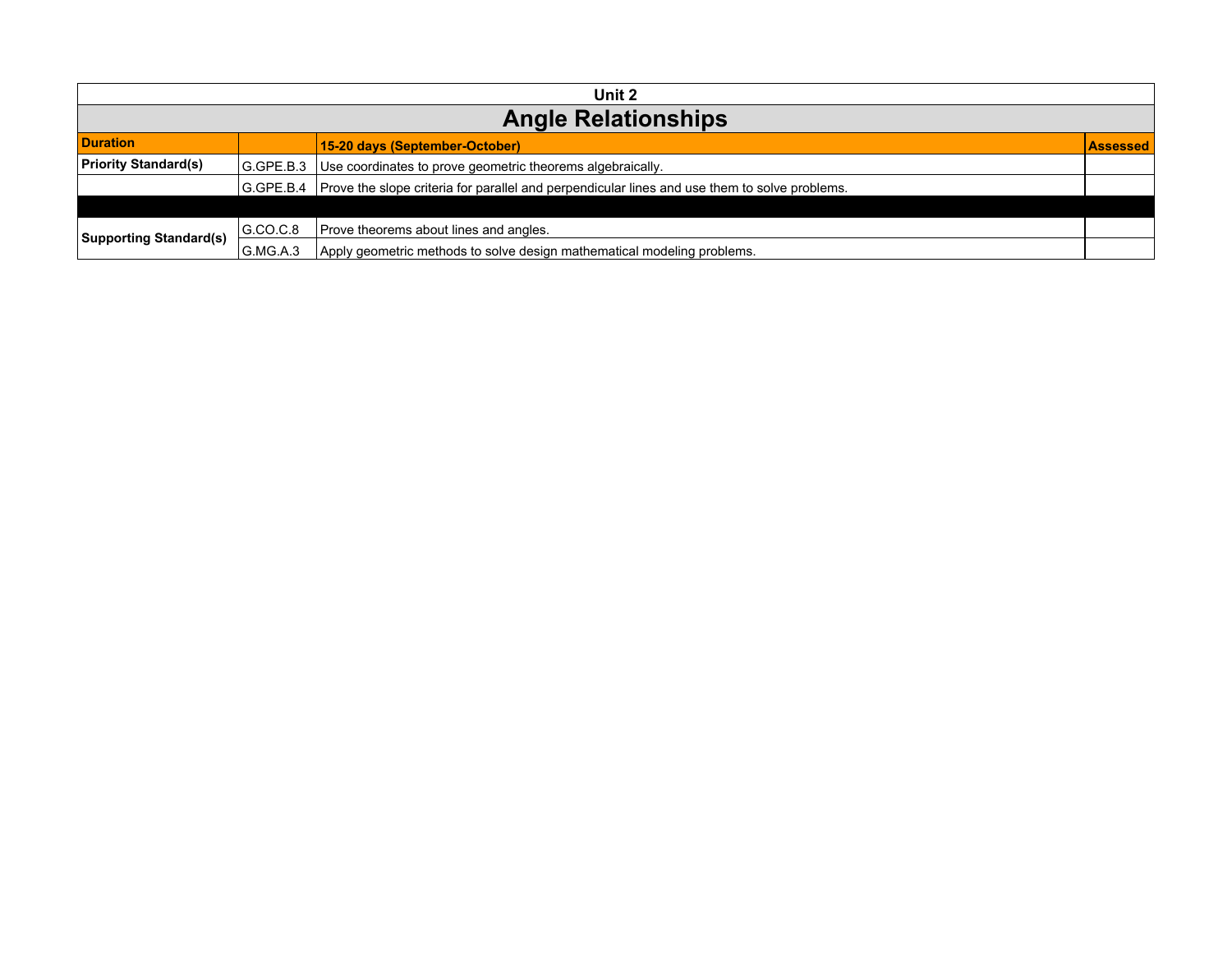| Unit 3                        |                            |                                                                                                           |                 |  |  |
|-------------------------------|----------------------------|-----------------------------------------------------------------------------------------------------------|-----------------|--|--|
|                               | <b>Triangle Congruency</b> |                                                                                                           |                 |  |  |
| <b>Duration</b>               |                            | 15-17 days (October)                                                                                      | <b>Assessed</b> |  |  |
| <b>Priority Standard(s)</b>   | G.CO.B.7                   | Develop the criteria for triangle congruence from the definition of congruence in terms of rigid motions. |                 |  |  |
|                               | G.CO.C.9                   | Prove theorems about triangles.                                                                           |                 |  |  |
|                               |                            |                                                                                                           |                 |  |  |
| <b>Supporting Standard(s)</b> | IG.CO.B.6                  | Develop the definition of congruence in terms of rigid motions.                                           |                 |  |  |
|                               | IG.CO.D.11                 | Make geometric constructions.                                                                             |                 |  |  |
|                               | IG.CO.C.8                  | Prove theorems about lines and angles.                                                                    |                 |  |  |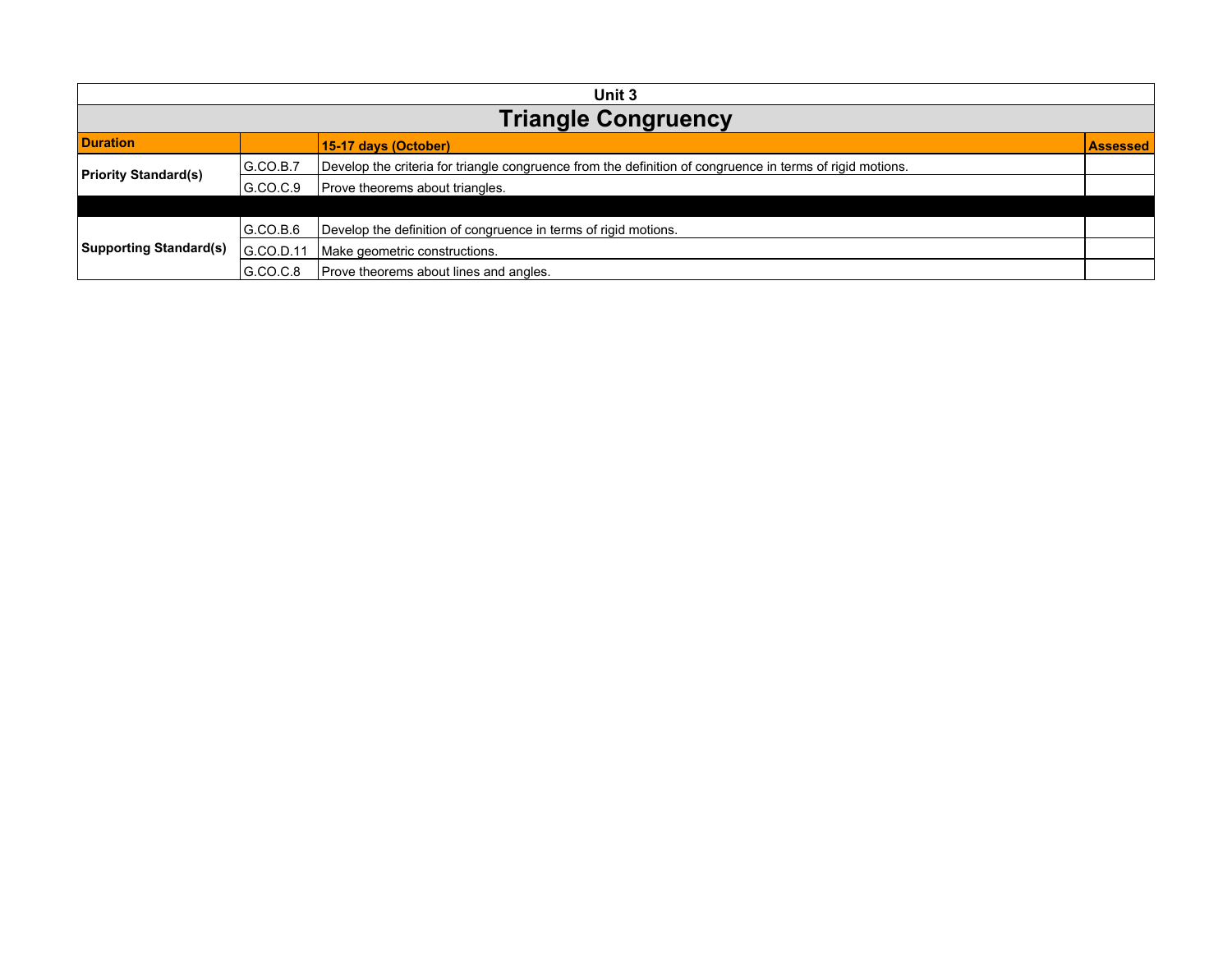| Unit 4                        |                        |                                                                                                                                                          |                 |  |  |
|-------------------------------|------------------------|----------------------------------------------------------------------------------------------------------------------------------------------------------|-----------------|--|--|
|                               | <b>Transformations</b> |                                                                                                                                                          |                 |  |  |
| <b>Duration</b>               |                        | 15-17 days (Novembery)                                                                                                                                   | <b>Assessed</b> |  |  |
| <b>Priority Standard(s)</b>   | G.CO.A.2               | Represent transformations in the plane, and describe them as functions that take points in the plane as inputs and give other points<br>∣as outputs.     |                 |  |  |
|                               | G.CO.A.5               | Demonstrate the ability to rotate, reflect or translate a figure, and determine a possible sequence of transformations between two<br>congruent figures. |                 |  |  |
|                               |                        |                                                                                                                                                          |                 |  |  |
|                               | G.CO.A.3               | Describe the rotational symmetry and lines of symmetry of two-dimensional figures.                                                                       |                 |  |  |
| <b>Supporting Standard(s)</b> | $ G$ .CO.A.4           | Develop definitions of rotations, reflections and translations in terms of angles, circles, perpendicular lines, parallel lines and line<br>segments.    |                 |  |  |
|                               | G.CO.B.6               | Develop the definition of congruence in terms of rigid motions.                                                                                          |                 |  |  |
|                               | G.C.A.1                | Prove that all circles are similar using similarity transformations.                                                                                     |                 |  |  |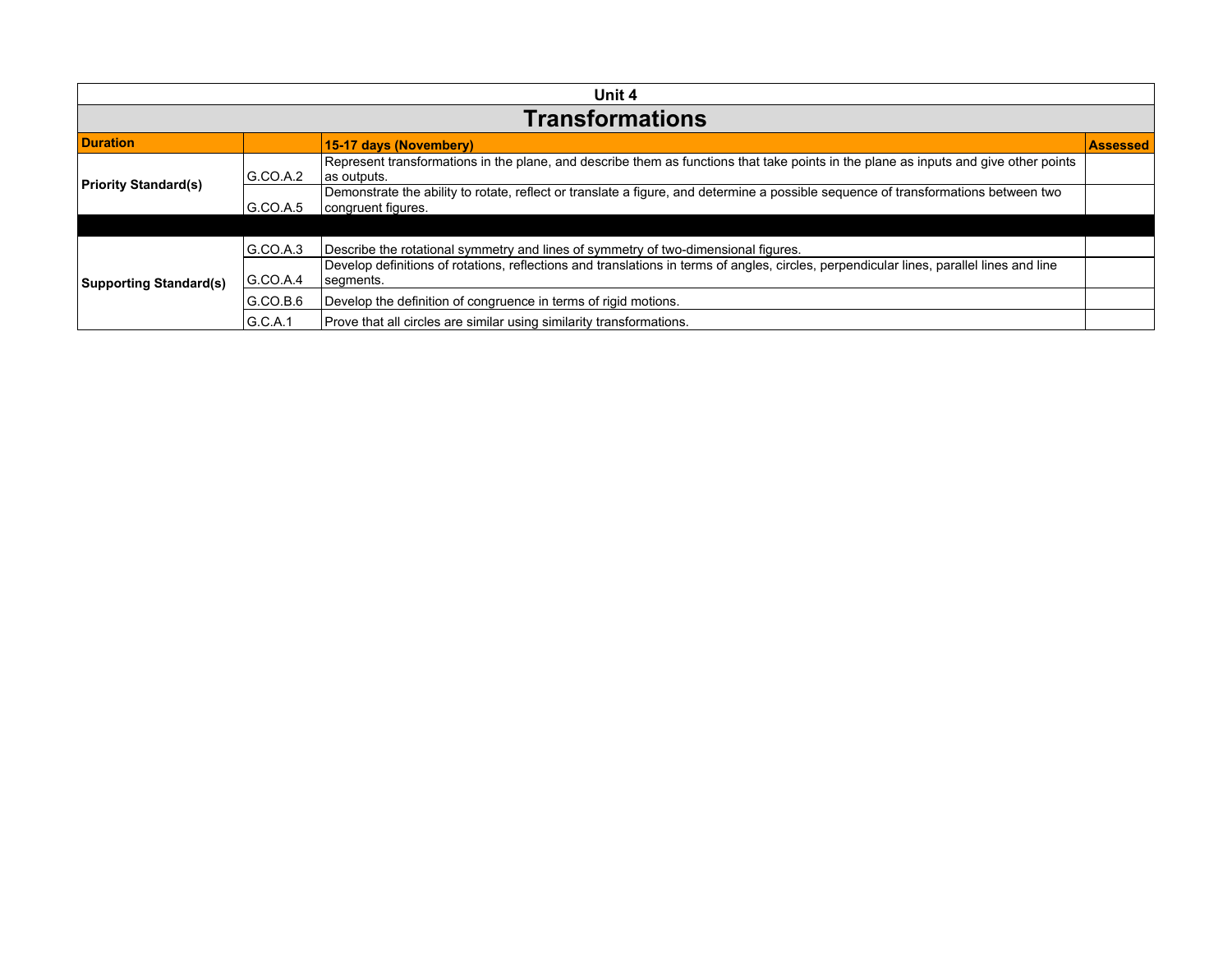|                               |           | Unit 5                                                                                                                  |                 |
|-------------------------------|-----------|-------------------------------------------------------------------------------------------------------------------------|-----------------|
|                               |           | <b>Similarity and Proportions</b>                                                                                       |                 |
| <b>Duration</b>               |           | 15-16 days (Nov.-December)                                                                                              | <b>Assessed</b> |
|                               | G.SRT.A.1 | Construct and analyze scale changes of geometric figures.                                                               |                 |
| <b>Priority Standard(s)</b>   | G.SRT.A.2 | Use the definition of similarity to decide if figures are similar and to solve problems involving similar figures.      |                 |
|                               | G.SRT.B.4 | Use congruence and similarity criteria for triangles to solve problems and to prove relationships in geometric figures. |                 |
|                               |           |                                                                                                                         |                 |
| <b>Supporting Standard(s)</b> | G.CO.C.8  | Prove theorems about lines and angles.                                                                                  |                 |
|                               | G.SRT.A.3 | Understand similarity in terms of similarity transformations.                                                           |                 |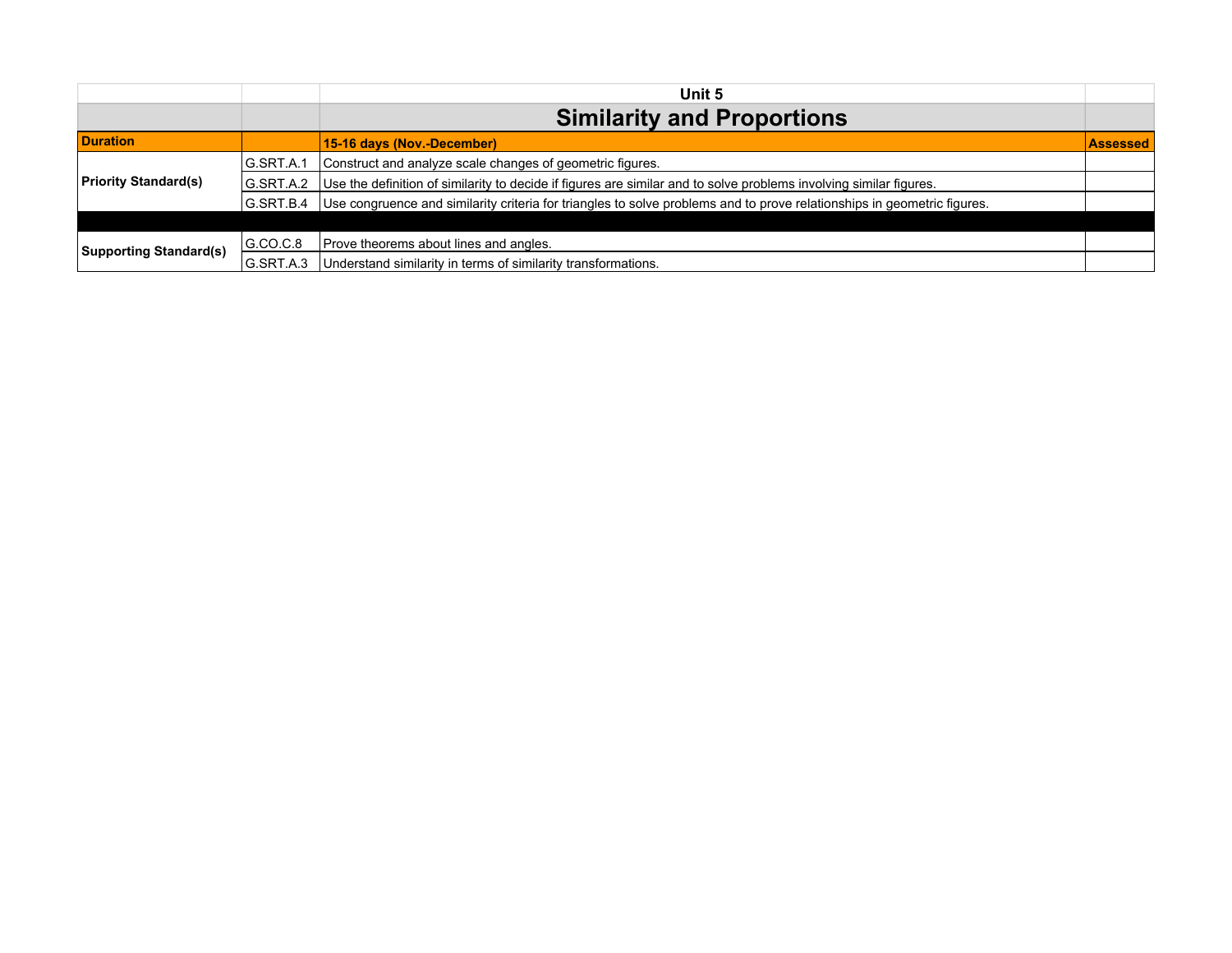| Unit 6                        |                 |                                                                                                                                            |                 |  |  |
|-------------------------------|-----------------|--------------------------------------------------------------------------------------------------------------------------------------------|-----------------|--|--|
|                               | <b>Polygons</b> |                                                                                                                                            |                 |  |  |
| <b>Duration</b>               |                 | 15-17 days (January)                                                                                                                       | <b>Assessed</b> |  |  |
|                               | G.GPE.B.3       | Use coordinates to prove geometric theorems algebraically.                                                                                 |                 |  |  |
| <b>Priority Standard(s)</b>   | GCOC.10         | Prove theorems about polygons.                                                                                                             |                 |  |  |
|                               | G.GMD.A.1       | Give an informal argument for the formulas for the circumference of a circle, area of a circle, volume of a cylinder, pyramid and<br>cone. |                 |  |  |
|                               |                 |                                                                                                                                            |                 |  |  |
|                               | G.MG.A.1        | Apply geometric concepts in modeling situations.                                                                                           |                 |  |  |
| <b>Supporting Standard(s)</b> | G.SRT.B.4       | Use congruence and similarity criteria for triangles to solve problems and to prove relationships in geometric figures.                    |                 |  |  |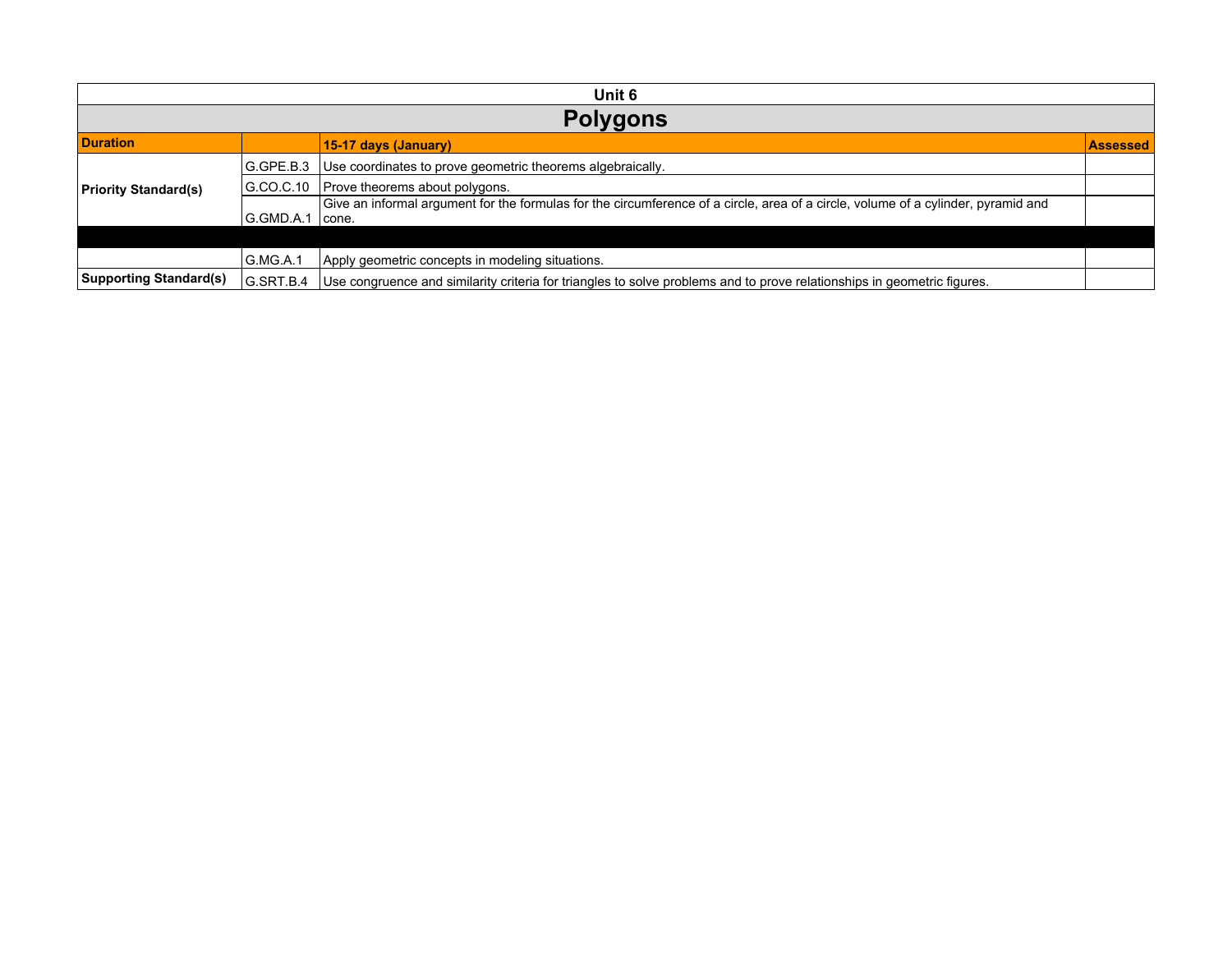| Unit 7                        |                                     |                                                                                                  |                 |  |
|-------------------------------|-------------------------------------|--------------------------------------------------------------------------------------------------|-----------------|--|
|                               | <b>Right Triangle Relationships</b> |                                                                                                  |                 |  |
| <b>Duration</b>               |                                     | 13-15 days (Feb.)                                                                                | <b>Assessed</b> |  |
| <b>Priority Standard(s)</b>   | G.CO.C.9                            | Prove theorems about triangles.                                                                  |                 |  |
|                               | G.SRT.C.7                           | Use trigonometric ratios and the Pythagorean Theorem to solve right triangles.                   |                 |  |
|                               |                                     |                                                                                                  |                 |  |
| <b>Supporting Standard(s)</b> | G.SRT.C.5                           | Understand that side ratios in right triangles define the trigonometric ratios for acute angles. |                 |  |
|                               | IG.SRT.C.6                          | Explain and use the relationship between the sine and cosine of complementary angles.            |                 |  |
|                               | G.SRT.C.8                           | Derive the formula $A = 1/2$ ab sin(C) for the area of a triangle.                               |                 |  |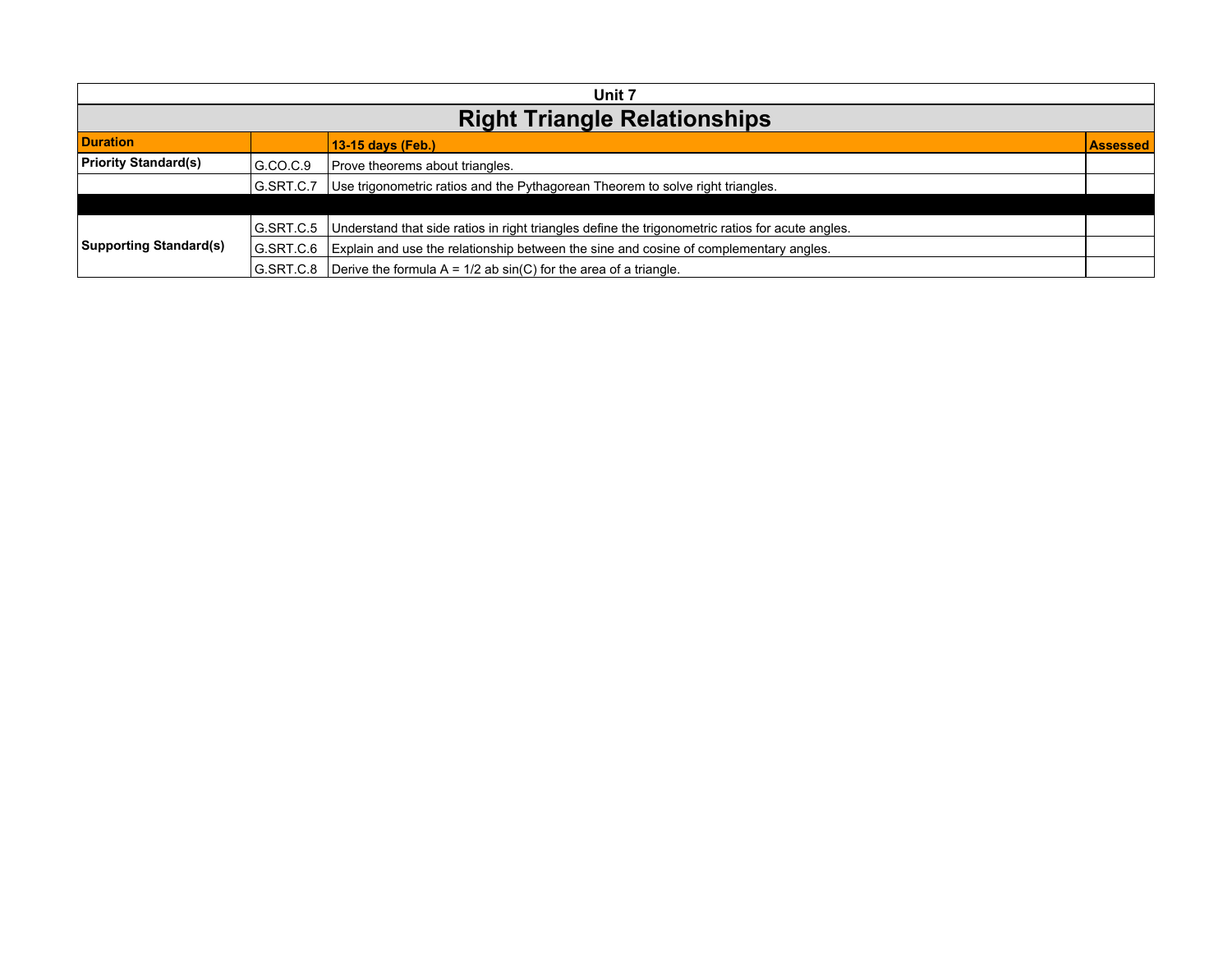| Unit 8                            |            |                                                                                                                                                                           |                 |  |
|-----------------------------------|------------|---------------------------------------------------------------------------------------------------------------------------------------------------------------------------|-----------------|--|
| 2D & 3D Figures                   |            |                                                                                                                                                                           |                 |  |
| <b>Duration</b>                   |            | 15-17 days (March)                                                                                                                                                        | <b>Assessed</b> |  |
| <b>Priority Standard(s)</b>       | G.GMD.A.1  | Give an informal argument for the formulas for the circumference of a circle, area of a circle, volume of a cylinder, pyramid and<br>cone.                                |                 |  |
|                                   |            | G.GMD.A.2 Use volume formulas for cylinders, pyramids, cones, spheres and composite figures to solve problems.                                                            |                 |  |
|                                   |            |                                                                                                                                                                           |                 |  |
|                                   | G.GPE.B.6  | Use coordinates to compute perimeters of polygons and areas of triangles and rectangles.                                                                                  |                 |  |
|                                   | G.GMD.B.3  | Identify the shapes of two-dimensional cross-sections of three-dimensional objects.                                                                                       |                 |  |
|                                   | IG.GMD.B.4 | Identify three-dimensional objects generated by transformations of two-dimensional objects.                                                                               |                 |  |
| Supporting Standard(s)   G.MG.A.2 |            | Apply concepts of density based on area and volume in modeling situations.                                                                                                |                 |  |
|                                   | 7.GM.B.6a  | Understand the relationship between area, surface area and volume. Find the area of triangles, quadrilaterals and other polygons<br>composed of triangles and rectangles. |                 |  |
|                                   | 7.GM.B.6b  | Understand the relationship between area, surface area and volume. Find the volume and surface area of prisms, pyramids and<br>cylinders.                                 |                 |  |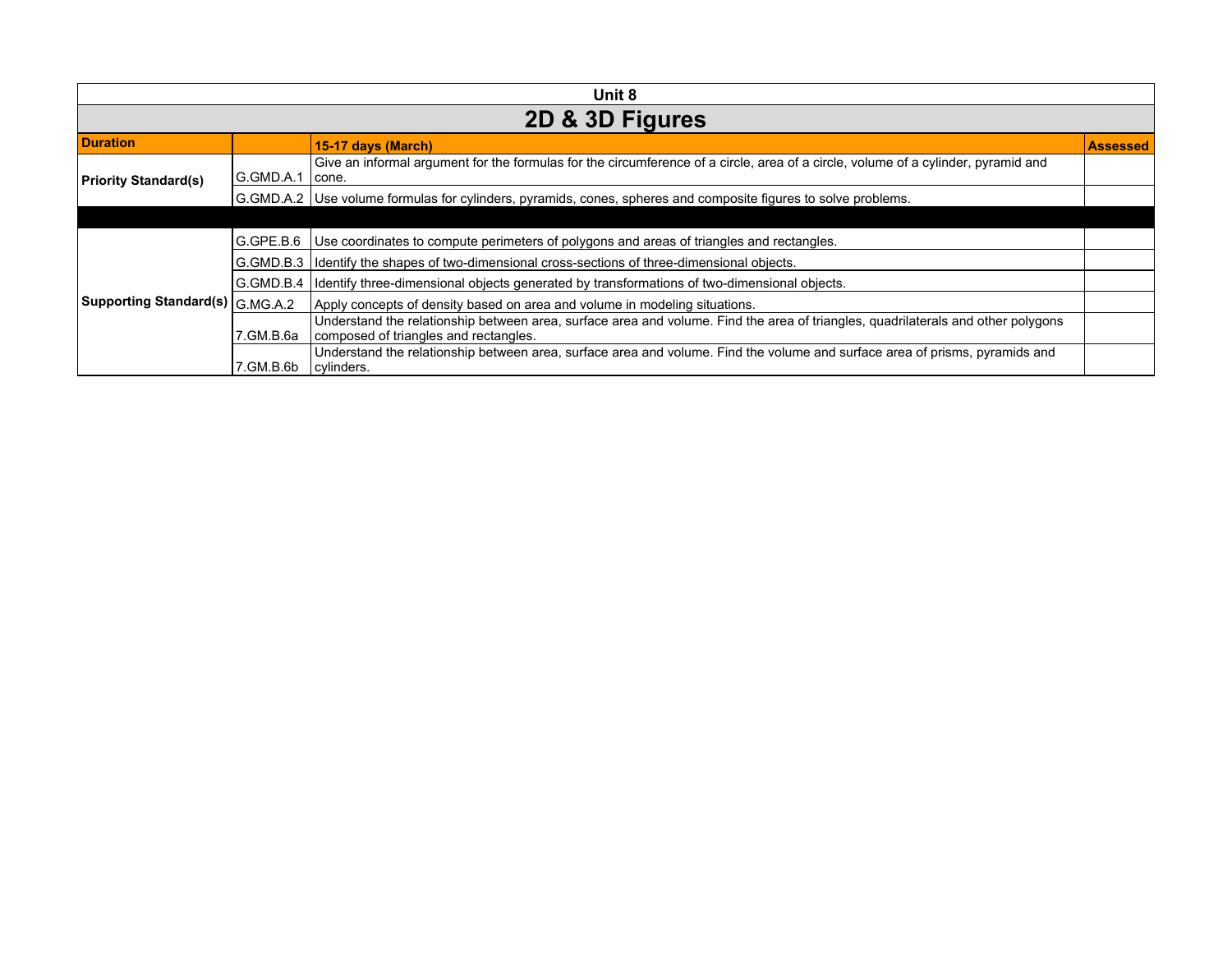| Unit 9                        |                |                                                                                                                                               |                 |  |  |
|-------------------------------|----------------|-----------------------------------------------------------------------------------------------------------------------------------------------|-----------------|--|--|
|                               | <b>Circles</b> |                                                                                                                                               |                 |  |  |
| <b>Duration</b>               |                | 15-17 days (April)                                                                                                                            | <b>Assessed</b> |  |  |
| <b>Priority Standard(s)</b>   | G.C.A.2        | I dentify and describe relationships among inscribed angles, radii and chords of circles.                                                     |                 |  |  |
|                               | G.GPE.A.1      | Derive the equation of a circle.                                                                                                              |                 |  |  |
|                               |                |                                                                                                                                               |                 |  |  |
|                               | G.C.A.3        | Construct the inscribed and circumscribed circles of a triangle, and prove properties of angles for a quadrilateral inscribed in a<br>circle. |                 |  |  |
| <b>Supporting Standard(s)</b> | G.C.B.4        | Derive the formula for the length of an arc of a circle.                                                                                      |                 |  |  |
|                               | G.C.B.5        | Derive the formula for the area of a sector of a circle.                                                                                      |                 |  |  |
|                               | G.GPE.A.2      | Derive the equation of a parabola given a focus and directory.                                                                                |                 |  |  |